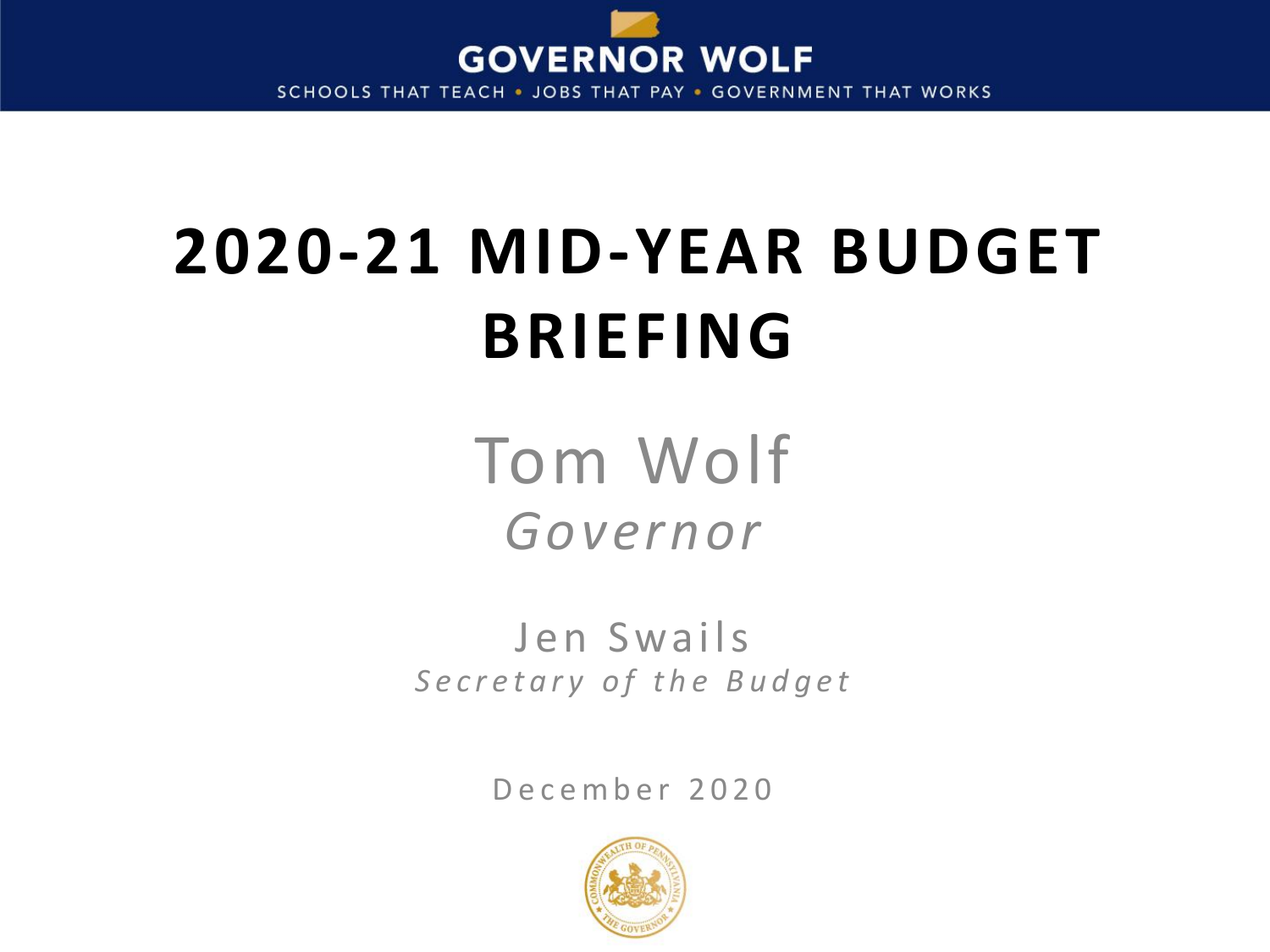

SCHOOLS THAT TEACH . JOBS THAT PAY . GOVERNMENT THAT WORKS

#### **2020-21 FINANCIAL STATEMENT**

#### *(dollars in thousands)*

|                                         | 2018-19 |               | 2019-20        | 2020-21                    |  |
|-----------------------------------------|---------|---------------|----------------|----------------------------|--|
|                                         |         | <b>Actual</b> | <b>Actual</b>  | <b>Estimated</b>           |  |
| <b>Beginning Balance</b>                |         | 22,362        | \$             | (2,734,070)                |  |
| <b>Adjustments to Beginning Balance</b> |         | (55, 847)     | 30,373         |                            |  |
| <b>Revenue Actuals/Estimates</b>        |         | 34,857,878    | 32,275,785     | 36,954,700                 |  |
| <b>Federal Stimulus</b>                 |         |               | 1,129,395      | 3,402,906                  |  |
| Refunds                                 |         | (1,306,000)   | (1,150,000)    | (1,295,000)                |  |
| <b>Total Revenue</b>                    |         | 33,518,393    | 32,285,553     | 36,328,536                 |  |
| <b>Prior-Year Lapses</b>                |         | 200,000       | 200,000        | 220,000                    |  |
| <b>Funds Available</b>                  |         | 33,718,393    | 32,485,553     | 36,548,536                 |  |
| <b>Enacted Expenditures</b>             |         | 33,401,521    | 34,120,228     | 33,140,670                 |  |
| <b>Federal Stimulus</b>                 |         |               | 1,129,395      | 3,402,906                  |  |
| <b>Total Expenditures</b>               |         | 33,401,521    | 35,249,623     | 36,543,576                 |  |
| <b>Current-Year Lapses</b>              |         |               | (30,000)       |                            |  |
| <b>Preliminary Balance</b>              |         | 316,872       | (2,734,070)    | 4,960                      |  |
| Transfer to the Rainy Day Fund          |         | (316, 872)    |                | (1,240)                    |  |
| <b>Ending Balance</b>                   | \$      |               | \$ (2,734,070) | $\boldsymbol{\$}$<br>3,720 |  |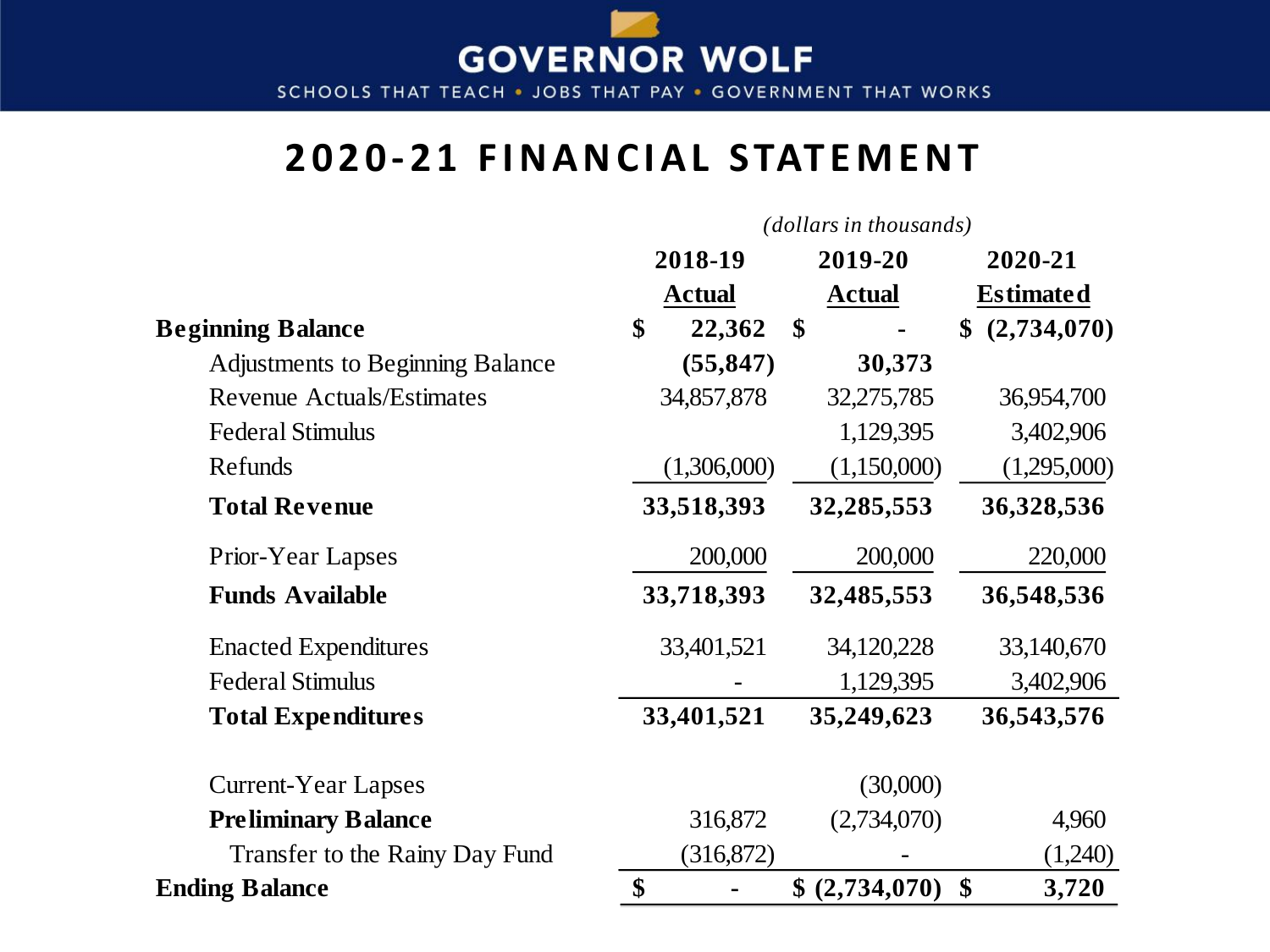

SCHOOLS THAT TEACH . JOBS THAT PAY . GOVERNMENT THAT WORKS

### 2020-21 GENERAL FUND REVENUE ESTIMATE COMPARISON: BASE REVENUE ESTIMATES SUBSTANTIALLY LOWER POST-PANDEMIC

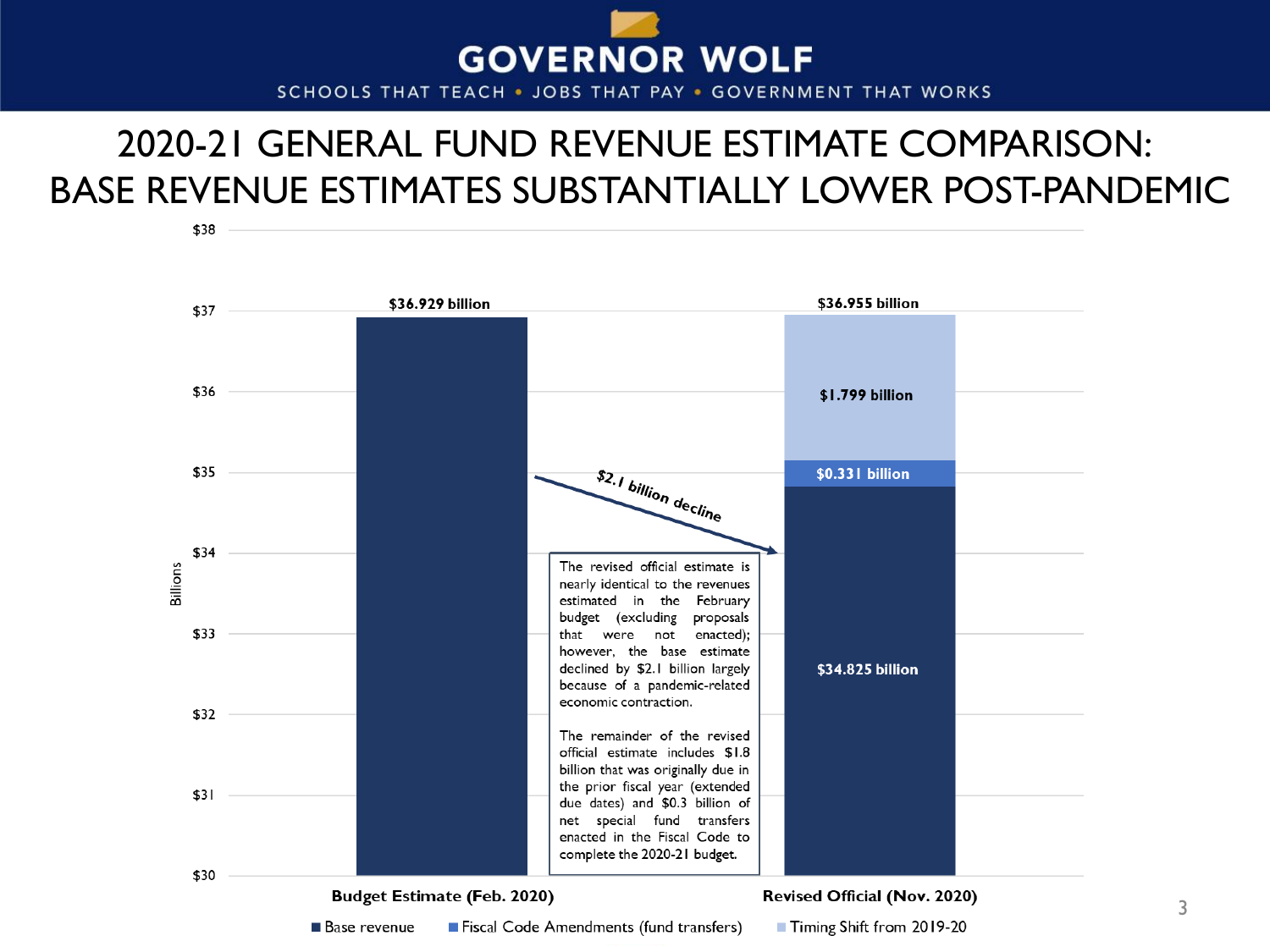

## **2020-21 FINAL ENACTED BUDGET**

- 2019-20 ended with a \$2.7B deficit
- \$33.1B in 2020-21 state General Fund spend
- Appropriates \$1.3B in remaining federal CARES Act funding for commonwealth public safety and health care costs incurred due to COVID-19 pandemic
- Includes \$2.1B in federal enhanced FMAP
- Level-funds education at all levels and preserves funding for core state government functions and services

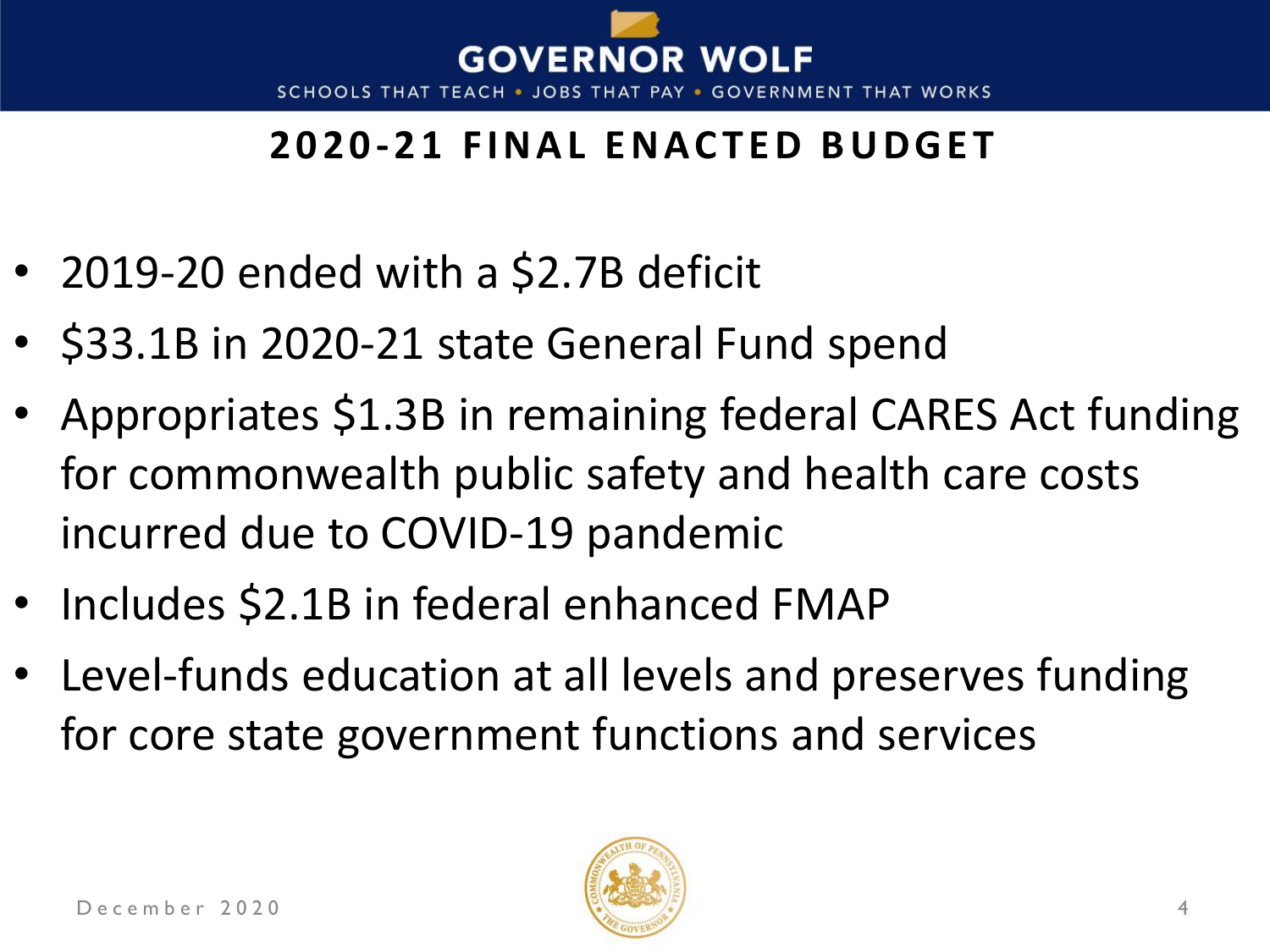

### ECONOMIC OUTLOOK

After GDP decline in 2020, both U.S. and PA economic growth rebounds slightly in 2021

- Outlook supported by low interest rates and short-term fiscal policy
- PA unemployment rate declines, but remains above U.S. rate
- Real GDP (U.S. and PA) does not return to pre-pandemic levels until 2022
- Estimates assume no additional federal stimulus, dragging down growth

| <b>U.S. Outlook</b>         | 2020     | 2021  | 2022  | Pennsylvania Outlook                | 2020    | 2021  | 2022  |
|-----------------------------|----------|-------|-------|-------------------------------------|---------|-------|-------|
| Real GDP                    | $-3.6\%$ | 3.1%  | 2.5%  | Real GDP                            | $-3.8%$ | 3.3%  | 2.3%  |
| Nominal GDP                 | $-2.4%$  | 5.1%  | 4.6%  | Nominal GDP                         | $-3.0%$ | 5.3%  | 4.4%  |
| 10-Year Treasury Note       | 0.88%    | 0.97% | 1.24% | Employment Growth (000's)           | $-435$  | 222   | 159   |
| <b>Consumer Price Index</b> | 1.3%     | 2.3%  | 2.6%  | Age 20-64 Population Change (000's) | $-42$   | $-41$ | $-34$ |
| Unemployment Rate           | 8.1%     | 5.7%  | 4.7%  | Unemployment Rate                   | 9.3%    | 6.1%  | 5.2%  |

All variables are annual averages. Percentages represent growth rates, except for the unemployment rate and the 10-year Treasury Note. Source: IHS Markit, November 2020

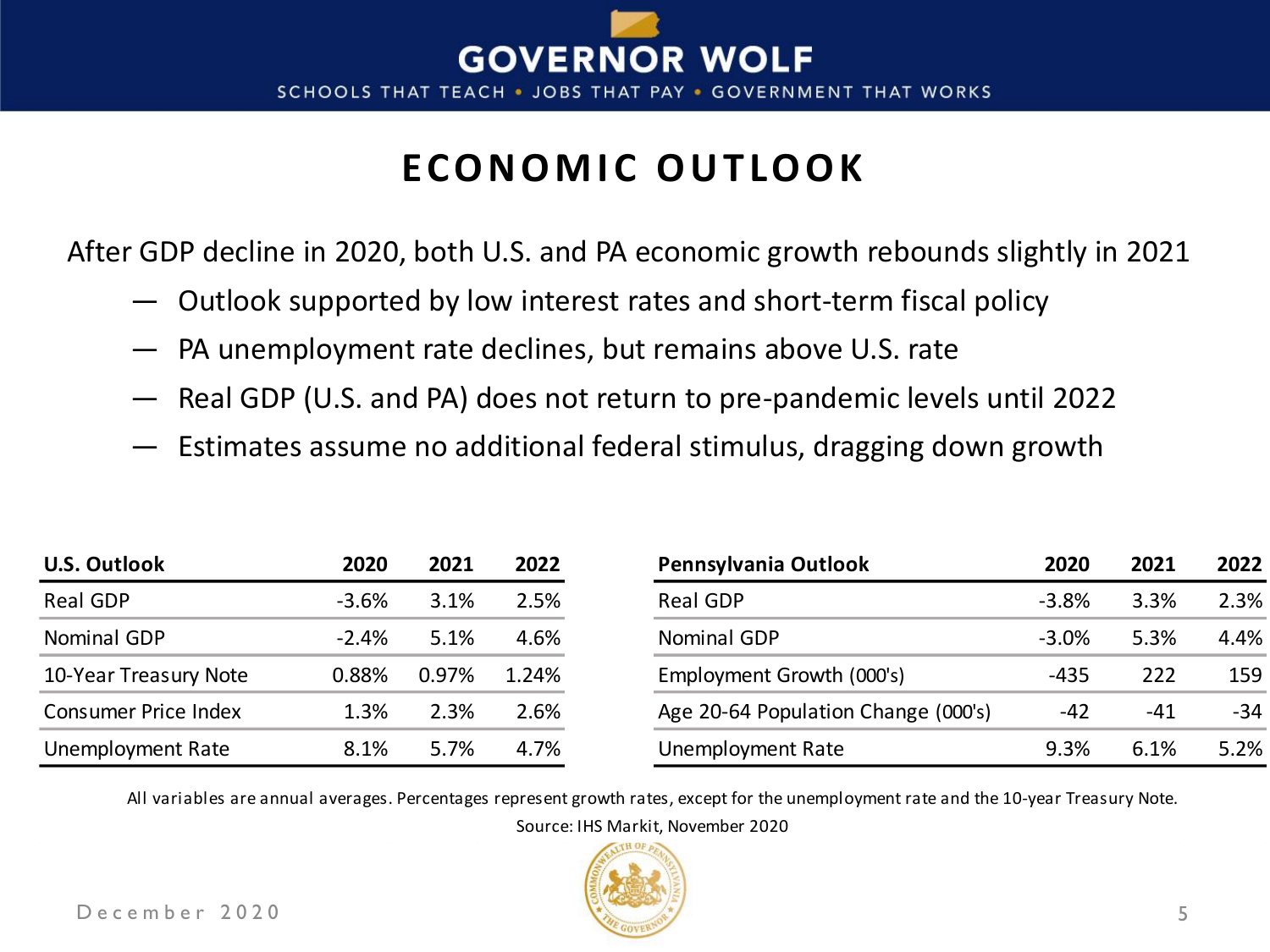

# **2021-22 BUDGET CONCERNS**

- Uncertainty of COVID-19 impacts on state revenue
- Unknown potential additional federal stimulus funding
- Increased costs related to serving seniors and those with disabilities
- Replacement of one-time funding sources
- Motor License Fund cap on State Police spending